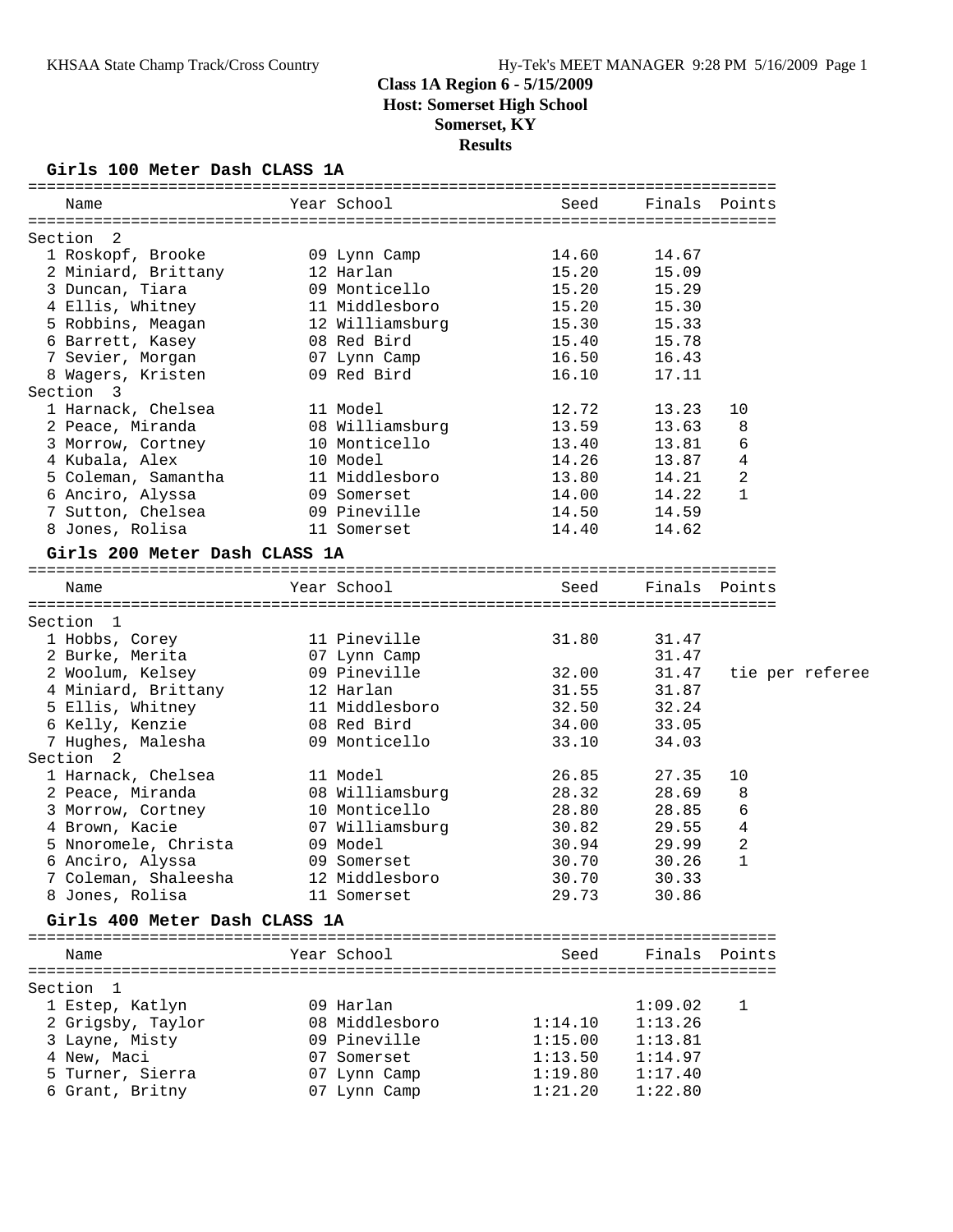### **Class 1A Region 6 - 5/15/2009 Host: Somerset High School**

### **Somerset, KY**

**Results**

#### **....Girls 400 Meter Dash CLASS 1A**

| Section<br>2                  |                 |          |               |                |
|-------------------------------|-----------------|----------|---------------|----------------|
| 1 Nnoromele, Hannah           | 08 Model        | 1:05.00  | 1:03.96       | 10             |
| 2 Smith, Chelsea              | 10 Pineville    | 1:05.00  | 1:05.97       | 8              |
| 3 Perkins, Sarah              | 08 Williamsburg | 1:08.14  | 1:07.25       | 6              |
| 4 Sears, Kristin              | 11 Williamsburg | 1:09.15  | 1:07.74       | 4              |
| 5 Nnoromele, Christa          | 09 Model        | 1:11.67  | 1:08.23       | $\mathfrak{D}$ |
| 6 Rouse, Amber                | 08 Harlan       | 1:11.67  | 1:11.86       |                |
| 7 Jones, Rolisa               | 11 Somerset     | 1:10.80  | 1:12.41       |                |
| 8 Burns, Amanda               | 10 Middlesboro  | 1:13.03  | 1:14.74       |                |
| Girls 800 Meter Run CLASS 1A  |                 |          |               |                |
| Name                          | Year School     | Seed     | Finals        | Points         |
| Section<br>1                  |                 |          |               |                |
| 1 Wimberly, Mary Ellen        | 12 Model        | 2:32.97  | 2:29.79       | 10             |
| 2 Durbin, Hannah              | 07 Model        | 2:34.56  | 2:32.81       | 8              |
| 3 Kerr, Maria                 | 11 Somerset     | 2:33.10  | 2:32.99       | 6              |
| 4 Krause, Mariko              | 09 Somerset     | 2:44.70  | 2:46.12       | 4              |
| 5 Hamblin, Cheyenne           | 11 Harlan       | 2:51.80  | 2:51.01       | $\overline{a}$ |
| 6 Caruso, Brittany            | 09 Harlan       |          | 2:53.12       | 1              |
| 7 Brooks, Lacey               | 10 Pineville    | 2:53.00  | 2:54.01       |                |
| 8 Perkins, Sarah              | 08 Williamsburg | 2:50.00  | 2:55.96       |                |
| 9 Jones, Shelby               | 10 Williamsburg | 2:55.00  | 3:02.27       |                |
| 10 Layne, Misty               | 09 Pineville    | 3:01.00  | 3:14.85       |                |
| Girls 1600 Meter Run CLASS 1A |                 |          |               |                |
| Name                          | Year School     | Seed     | Finals        | Points         |
|                               |                 |          |               |                |
| 1 Wimberly, Mary Ellen        | 12 Model        | 5:17.37  | 5:36.81       | 10             |
| 2 Durbin, Hannah              | 07 Model        | 5:42.04  | 5:41.46       | 8              |
| 3 Krause, Mariko              | 09 Somerset     |          | 6:13.08       | 6              |
| 4 Caruso, Brittany            | 09 Harlan       | 6:29.80  | 6:13.44       | 4              |
| 5 Wilson, Heather             | 07 Lynn Camp    | 6:15.60  | 6:13.51       | $\overline{2}$ |
| 6 Jones, Shelby               | 10 Williamsburg | 6:45.90  | 6:52.30       | $\mathbf{1}$   |
| 7 Oshaughnessy, Maris         | 07 Somerset     |          | 7:11.85       |                |
| 8 Shirley, Grace              | 07 Williamsburg | 7:14.90  | 7:15.68       |                |
| 9 Burchfield, Jessica         | 11 Middlesboro  | 8:45.40  | 8:21.88       |                |
| Girls 3200 Meter Run CLASS 1A |                 |          |               |                |
|                               |                 |          |               |                |
| Name                          | Year School     | Seed     | Finals Points |                |
|                               |                 |          |               |                |
| 1 Ward, Janie                 | 07 Model        | 13:23.64 | 13:57.88      | 10             |
| 2 Hamblin, Cheyenne           | 11 Harlan       | 15:08.20 | 15:20.88      | 8              |

 3 Kerr, Maria 11 Somerset 14:15.10 17:09.08 6 4 Spicer, Bryton 09 Williamsburg 17:33.47 17:46.37 4 5 Smith, Holly 10 Williamsburg 16:31.20 18:14.36 2 -- North, Kelly 10 Middlesboro 21:34.80 DNF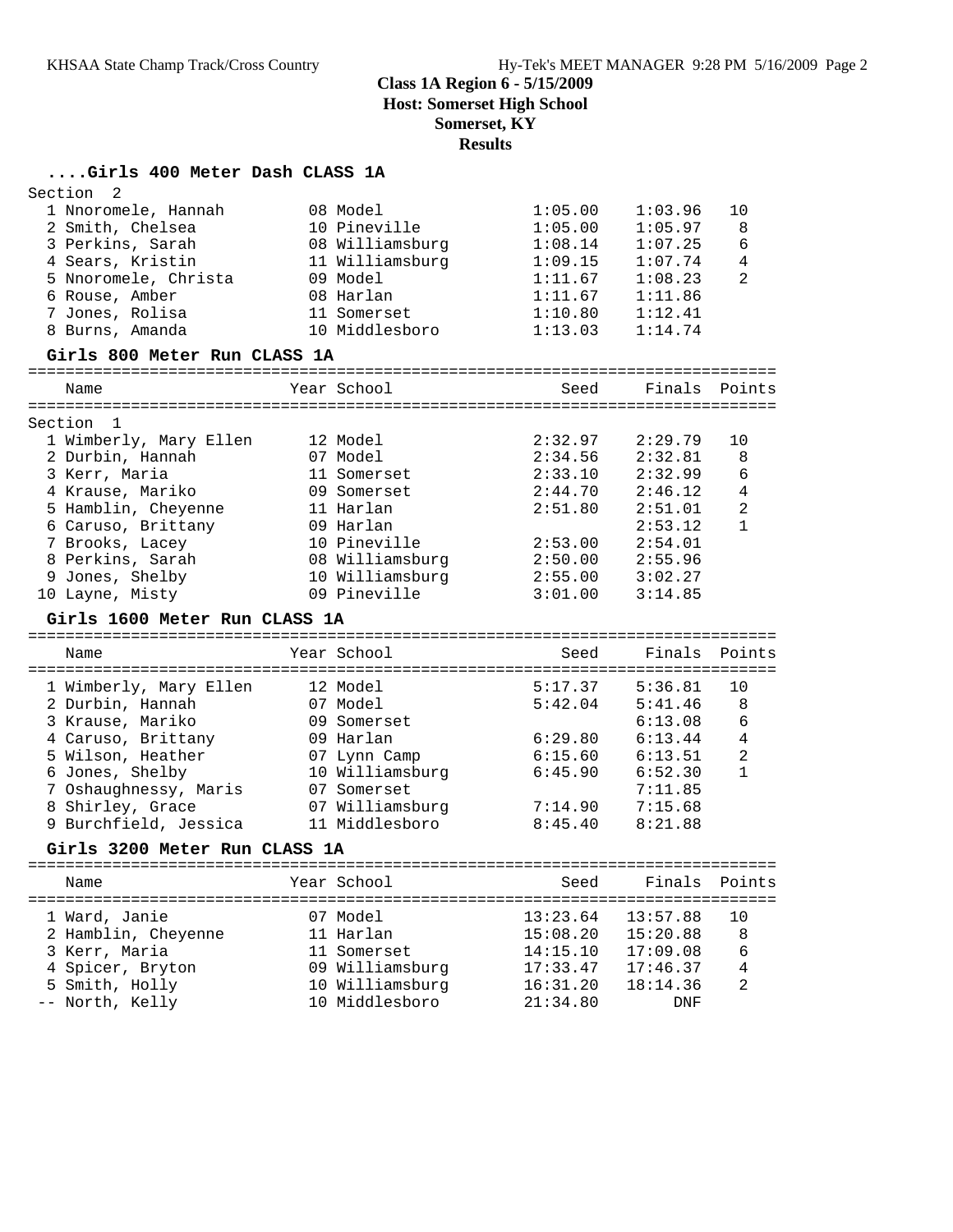### **Girls 100 Meter Hurdles CLASS 1A**

|                                                                             |                                                     | =====================                           |                                  |                   |
|-----------------------------------------------------------------------------|-----------------------------------------------------|-------------------------------------------------|----------------------------------|-------------------|
| Name                                                                        | Year School                                         | Seed                                            | Finals                           | Points            |
| 1 Harnack, Chelsea<br>2 Kubala, Alex<br>3 Wallace, Whitney<br>4 Woods, Beth | 11 Model<br>10 Model<br>10 Somerset<br>09 Pineville | 16.54<br>19.94<br>19.80                         | 16.59<br>18.52<br>19.69<br>19.77 | 10<br>8<br>6<br>4 |
| 5 Hobbs, Corey                                                              | 11 Pineville                                        | 19.90                                           | 19.78                            | 2                 |
| 6 Jones, Chelsea                                                            | 11 Williamsburg                                     | 20.60                                           | 21.21                            | 1                 |
| 7 Jarboe, Bailee                                                            | 08 Williamsburg                                     | 21.00                                           | 21.66                            |                   |
| 8 Benitez, Amanda                                                           | 12 Somerset                                         | 22.54                                           | 22.86                            |                   |
| Girls 300 Meter Hurdles CLASS 1A                                            |                                                     |                                                 |                                  |                   |
| Name                                                                        | Year School                                         | Seed                                            | Finals                           | Points            |
|                                                                             |                                                     |                                                 |                                  |                   |
| 1 Harnack, Chelsea                                                          | 11 Model                                            | 46.63                                           | 49.72                            | 10                |
| 2 Wallace, Whitney<br>3 Kubala, Alex                                        | 10 Somerset<br>10 Model                             | 54.30<br>56.75                                  | 53.40<br>53.77                   | 8<br>6            |
| 4 Magnani, Lexie                                                            | 09 Harlan                                           | 1:01.25                                         | 1:01.81                          | 4                 |
| 5 Patrick, Gabby                                                            | 07 Williamsburg                                     |                                                 | 1:03.32                          | $\overline{c}$    |
| 6 Benitez, Amanda                                                           | 12 Somerset                                         | 1:06.00                                         | 1:05.56                          | $\mathbf{1}$      |
| Girls 4x100 Meter Relay CLASS 1A                                            |                                                     |                                                 |                                  |                   |
|                                                                             |                                                     |                                                 |                                  |                   |
| School                                                                      |                                                     | Seed                                            | Finals                           | Points            |
| 1 Red Bird                                                                  |                                                     | 1:02.40                                         | 1:01.73                          |                   |
| 1) Kelly, Kenzie 08                                                         |                                                     | 2) Barrett, Kasey 08                            |                                  |                   |
| 3) Berry, Akela 09                                                          |                                                     | 4) Jackson, Kayla 11                            |                                  |                   |
| 5) Asher, Morgan 09                                                         |                                                     | 6) Kreitzer, Kaitlyn 09                         |                                  |                   |
| 7) Slusher, Kendra 11                                                       |                                                     | 8) Wagers, Kristen 09                           |                                  |                   |
| Section<br>- 2                                                              |                                                     |                                                 |                                  |                   |
| 1 Pineville                                                                 |                                                     | 56.80                                           | 55.96                            | 10                |
| 1) Hobbs, Corey 11                                                          |                                                     | 2) Brooks, Lacey 10                             |                                  |                   |
| 3) Woolum, Kelsey 09                                                        |                                                     | 4) Knuckles, Victoria 10                        |                                  |                   |
| 5) Sutton, Chelsea 09                                                       |                                                     | 6) Brock, Kristen 10                            |                                  |                   |
| 2 Williamsburg                                                              |                                                     | 58.04                                           | 56.20                            | 8                 |
| 1) Sears, Kristin 11                                                        |                                                     | 2) Jones, Chelsea 11                            |                                  |                   |
| 3) Siler, Alyssa 10                                                         |                                                     | 4) Peace, Miranda 08                            |                                  |                   |
| 5) Robbins, Meagan 12                                                       |                                                     | 6) Jarboe, Bailee 08                            |                                  |                   |
| 7) Jarboe, Kailee 08                                                        |                                                     | 8) Smith, Christa 07                            |                                  |                   |
| 3 Middlesboro                                                               |                                                     | 56.32                                           | 56.63                            | 6                 |
| 1) Grigsby, Taylor 08                                                       |                                                     | 2) Dubin, Natalie 12<br>4) Coleman, Samantha 11 |                                  |                   |
| 3) Coleman, Shaleesha 12<br>4 Model                                         |                                                     | 1:01.23                                         |                                  | 4                 |
|                                                                             |                                                     | 2) Dong, Amy 09                                 | 57.88                            |                   |
| 1) Loy, Sara 10<br>3) Barnes, Emma 09                                       |                                                     | 4) Ford, Briana 09                              |                                  |                   |
| 5) Resig, Alexis 09                                                         |                                                     | 6) Harnack, Chelsea 11                          |                                  |                   |
| 7) Kubala, Alex 10                                                          |                                                     | 8) Kato, Hikaru 10                              |                                  |                   |
| 5 Lynn Camp                                                                 |                                                     | 58.93                                           | 58.71                            | 2                 |
| 1) Roskopf, Brooke 09                                                       |                                                     | 2) Bright, Samantha 09                          |                                  |                   |
| 3) Grubb, Chelsea 11                                                        |                                                     | 4) Burke, Merita 07                             |                                  |                   |
| 6 Monticello                                                                |                                                     | 58.90                                           | 59.25                            | 1                 |
| 1) Duncan, Tiara 09                                                         |                                                     | 2) Hughes, Malesha 09                           |                                  |                   |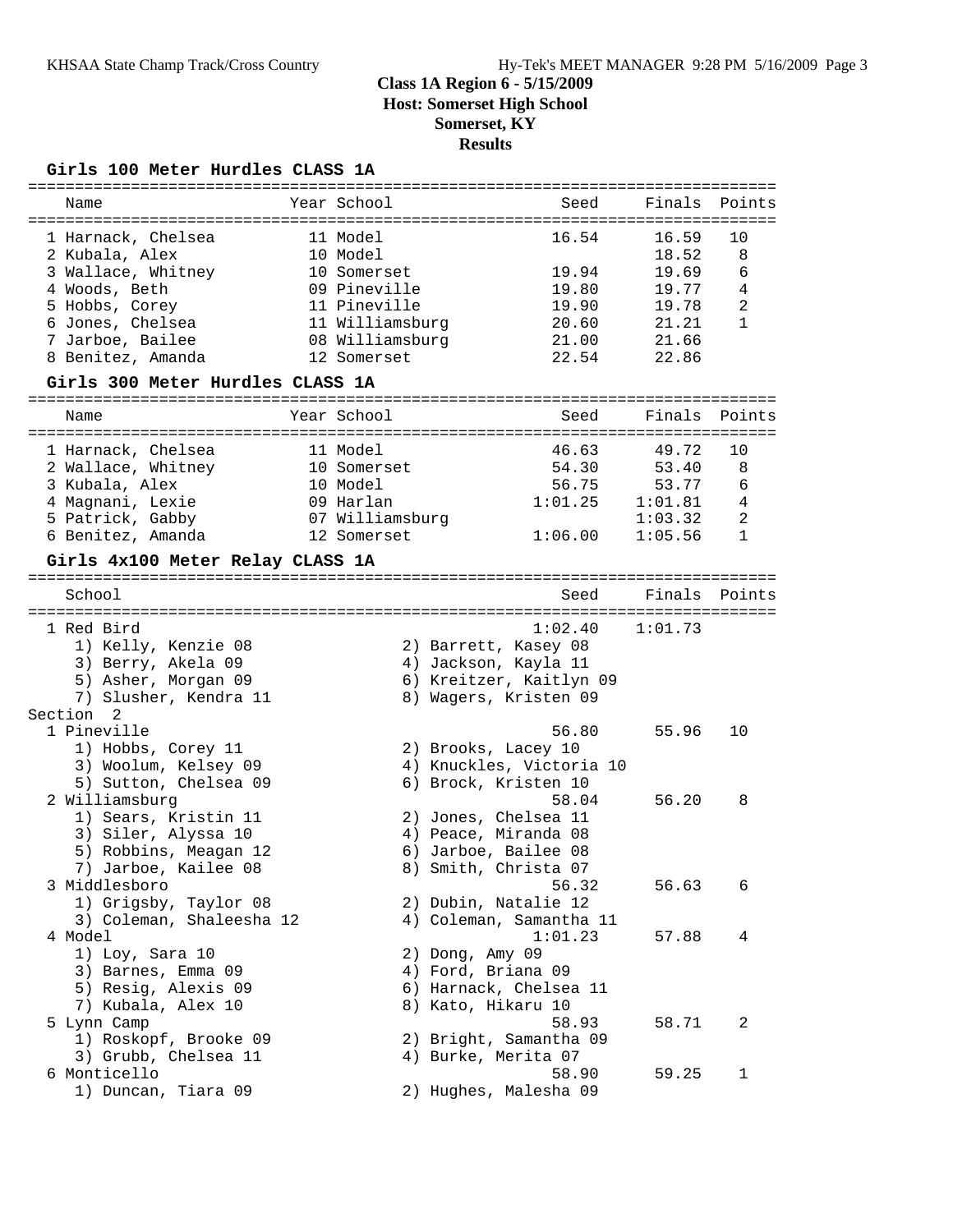### **....Girls 4x100 Meter Relay CLASS 1A**

| 3) Lair, Alyssa 09               | 4) Morrow, Cortney 10     |                          |               |
|----------------------------------|---------------------------|--------------------------|---------------|
| 7 Harlan                         | 57.82                     | 59.50                    |               |
| 1) Miniard, Brittany 12          | 2) Estep, Katlyn 09       |                          |               |
| 3) Rouse, Amber 08               | 4) Whitaker, Anna 10      |                          |               |
| 8 Somerset                       | 58.55                     | 1:00.07                  |               |
| 1) Anciro, Alyssa 09             | 2) Jackson, Carmelia 09   |                          |               |
| 3) Barnes, Tiara 10              | 4) Martinez, Bernice 09   |                          |               |
| 5) Jones, Rolisa 11              | 6) Townsend, Mackenzie 08 |                          |               |
| 7) Whitaker, Emily 12            | 8) Chadwell, McKenzie 12  |                          |               |
| Girls 4x200 Meter Relay CLASS 1A |                           |                          |               |
| School                           | Seed                      | Finals                   | Points        |
|                                  |                           |                          |               |
| Section 1                        |                           |                          |               |
| 1 Pineville                      | 1:58.00                   | 1:57.55                  | 10            |
| 1) Sutton, Chelsea 09            | 2) Hobbs, Corey 11        |                          |               |
| 3) Brock, Kristen 10             | 4) Knuckles, Victoria 10  |                          |               |
| 5) Woods, Beth 09                | 6) Smith, Chelsea 10      |                          |               |
| 2 Williamsburg                   | 2:02.80                   | 2:00.59                  | 8             |
| 1) Sears, Kristin 11             | 2) Stohner, Megan 11      |                          |               |
| 3) Brown, Kacie 07               | 4) Perkins, Sarah 08      |                          |               |
| 5) Jones, Chelsea 11             | 6) Jarboe, Kailee 08      |                          |               |
| 7) Smith, Christa 07             | 8) Siler, Alyssa 10       |                          |               |
| 3 Harlan                         | 2:01.99                   | 2:01.49                  | 6             |
| 1) Miniard, Brittany 12          | 2) Estep, Katlyn 09       |                          |               |
| 3) Rouse, Amber 08               | 4) Whitaker, Anna 10      |                          |               |
| 4 Lynn Camp                      | 2:04.06                   | 2:01.68                  | 4             |
| 1) Roskopf, Brooke 09            | 2) Bright, Samantha 09    |                          |               |
| 3) Grubb, Chelsea 11             | 4) Burke, Merita 07       |                          |               |
| 5 Somerset                       | 2:00.33                   | 2:01.99                  | 2             |
| 1) Anciro, Alyssa 09             | 2) Jones, Rolisa 11       |                          |               |
| 3) Townsend, Mackenzie 08        | 4) Whitaker, Emily 12     |                          |               |
| 5) Jackson, Carmelia 09          | 6) Barnes, Tiara 10       |                          |               |
| 7) Martinez, Bernice 09          | 8) Chadwell, McKenzie 12  |                          |               |
| 6 Model                          | 2:00.97                   | 2:03.45                  | 1             |
| 1) Nnoromele, Christa 09         | $2)$ Loy, Sara 10         |                          |               |
| 3) Dong, Amy 09                  | 4) Barnes, Emma 09        |                          |               |
| 5) Ford, Briana 09               | 6) Kubala, Alex 10        |                          |               |
| 7) Resig, Alexis 09              | 8) Harnack, Chelsea 11    |                          |               |
| 7 Monticello                     | 2:05.60                   | 2:06.37                  |               |
| 1) Duncan, Tiara 09              | 2) Hughes, Malesha 09     |                          |               |
| 3) Lair, Alyssa 09               | 4) Morrow, Cortney 10     |                          |               |
| 8 Red Bird                       | 2:08.80                   | 2:08.43                  |               |
| 1) Kelly, Kenzie 08              | 2) Kreitzer, Kaitlyn 09   |                          |               |
| 3) Berry, Akela 09               | 4) Jackson, Kayla 11      |                          |               |
| 5) Asher, Morgan 09              | 6) Barrett, Kasey 08      |                          |               |
| 7) Slusher, Kendra 11            | 8) Wagers, Kristen 09     |                          |               |
| Girls 4x400 Meter Relay CLASS 1A |                           |                          |               |
| School                           | Seed                      | ------------------------ | Finals Points |

================================================================================

 $4:33.20$   $4:27.76$  10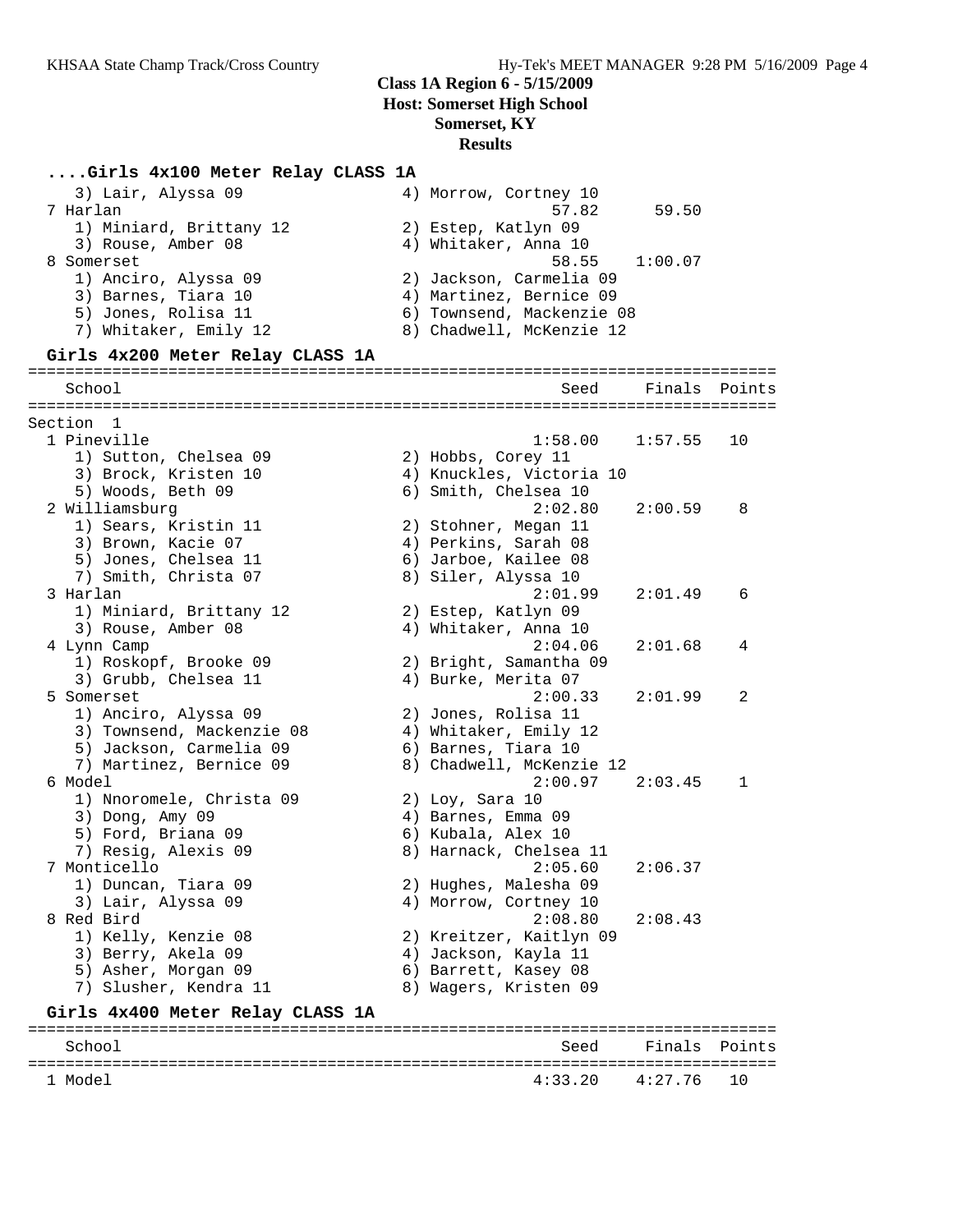## **....Girls 4x400 Meter Relay CLASS 1A**

| 1) Wimberly, Mary Ellen 12<br>3) Durbin, Hannah 07 |             |    | 2) Kubala, Alex 10<br>4) Nnoromele, Hannah 08      |          |                |  |
|----------------------------------------------------|-------------|----|----------------------------------------------------|----------|----------------|--|
| 5) Ward, Janie 07<br>7) Loy, Sara 10               |             |    | 6) Harnack, Chelsea 11<br>8) Nnoromele, Christa 09 |          |                |  |
| 2 Pineville                                        |             |    | 4:31.00                                            | 4:32.64  | 8              |  |
| 1) Knuckles, Victoria 10                           |             |    | 2) Sutton, Chelsea 09                              |          |                |  |
| 3) Smith, Chelsea 10                               |             |    | 4) Brock, Kristen 10                               |          |                |  |
| 5) Woods, Beth 09                                  |             | 6) |                                                    |          |                |  |
| 3 Williamsburg                                     |             |    | 4:49.08                                            | 4:39.02  | 6              |  |
| 1) Sears, Kristin 11<br>3) Stohner, Megan 11       |             |    | 2) Brown, Kacie 07<br>4) Perkins, Sarah 08         |          |                |  |
| 5) White, Kelsey 12                                |             |    | 6) Rains, Rachael 07                               |          |                |  |
| 7) Jones, Shelby 10                                |             |    | 8) Shirley, Grace 07                               |          |                |  |
| 4 Harlan                                           |             |    | 4:57.10                                            | 5:09.30  | 4              |  |
| 1) Magnani, Lexie 09                               |             |    | 2) Estep, Katlyn 09                                |          |                |  |
| 3) Caruso, Brittany 09                             |             |    | 4) Rouse, Amber 08                                 |          |                |  |
| -- Somerset                                        |             |    | 4:49.30                                            | DQ       | broke too soon |  |
| 1) Kerr, Maria 11                                  |             |    | 2) New, Maci 07                                    |          |                |  |
| 3) Oshaughnessy, Maris 07                          |             |    | 4) Wallace, Whitney 10                             |          |                |  |
| 5) Jones, Rolisa 11                                |             |    | 6) Krause, Mariko 09                               |          |                |  |
| 7) Martinez, Bernice 09                            |             |    | 8) Anciro, Alyssa 09                               |          |                |  |
| Girls 4x800 Meter Relay CLASS 1A                   |             |    |                                                    |          |                |  |
| School                                             |             |    | Seed                                               | Finals   | Points         |  |
| 1 Model                                            |             |    | 10:45.39                                           | 10:41.13 | 10             |  |
| 1) Durbin, Hannah 07                               |             |    | 2) Wimberly, Mary Ellen 12                         |          |                |  |
| 3) Ward, Janie 07                                  |             |    | 4) Nnoromele, Hannah 08                            |          |                |  |
| 5) Biliter, Rachel 11                              |             |    | 6) Harnack, Chelsea 11                             |          |                |  |
| 7) Loy, Sara 10                                    |             |    | 8) Thornsberry, Ashley 08                          |          |                |  |
| 2 Pineville                                        |             |    | 11:18.00                                           | 11:25.91 | 8              |  |
| 1) Brooks, Lacey 10                                |             |    | 2) Smith, Chelsea 10                               |          |                |  |
| 3) Brock, Kristen 10                               |             |    | 4) Knuckles, Victoria 10                           |          |                |  |
| 5) Layne, Misty 09<br>3 Harlan                     |             | 6) | 12:18.10                                           | 12:05.10 | 6              |  |
| 1) Caruso, Brittany 09                             |             |    | 2) Hamblin, Cheyenne 11                            |          |                |  |
| 3) Nantz, Emily 09                                 |             |    | 4) Magnani, Lexie 09                               |          |                |  |
| 4 Somerset                                         |             |    | 11:33.80                                           | 12:09.65 | 4              |  |
| 1) Benitez, Amanda 12                              |             |    | 2) Oshaughnessy, Maris 07                          |          |                |  |
| 3) New, Maci 07                                    |             |    | 4) Martinez, Bernice 09                            |          |                |  |
| 5) Kerr, Maria 11                                  |             |    | 6) Krause, Mariko 09                               |          |                |  |
| 5 Williamsburg                                     |             |    | 12:13.50                                           | 12:11.06 | 2              |  |
| 1) White, Kelsey 12                                |             |    | 2) Jones, Shelby 10                                |          |                |  |
| 3) Shirley, Grace 07                               |             |    | 4) Rains, Rachael 07                               |          |                |  |
| 5) Spicer, Bryton 09                               |             |    | 6) Jones, Katie 08                                 |          |                |  |
| 7) Brown, Kacie 07                                 |             |    | 8) Smith, Holly 10                                 |          |                |  |
| Boys 100 Meter Dash CLASS 1A                       |             |    |                                                    |          |                |  |
| Name                                               | Year School |    | Seed                                               | Finals   | Points         |  |
| 1 Williams, Demarcus                               | 08 Harlan   |    | 13.28                                              | 13.33    |                |  |

2 Ammon, Jarrod 10 Lynn Camp 13.47 13.34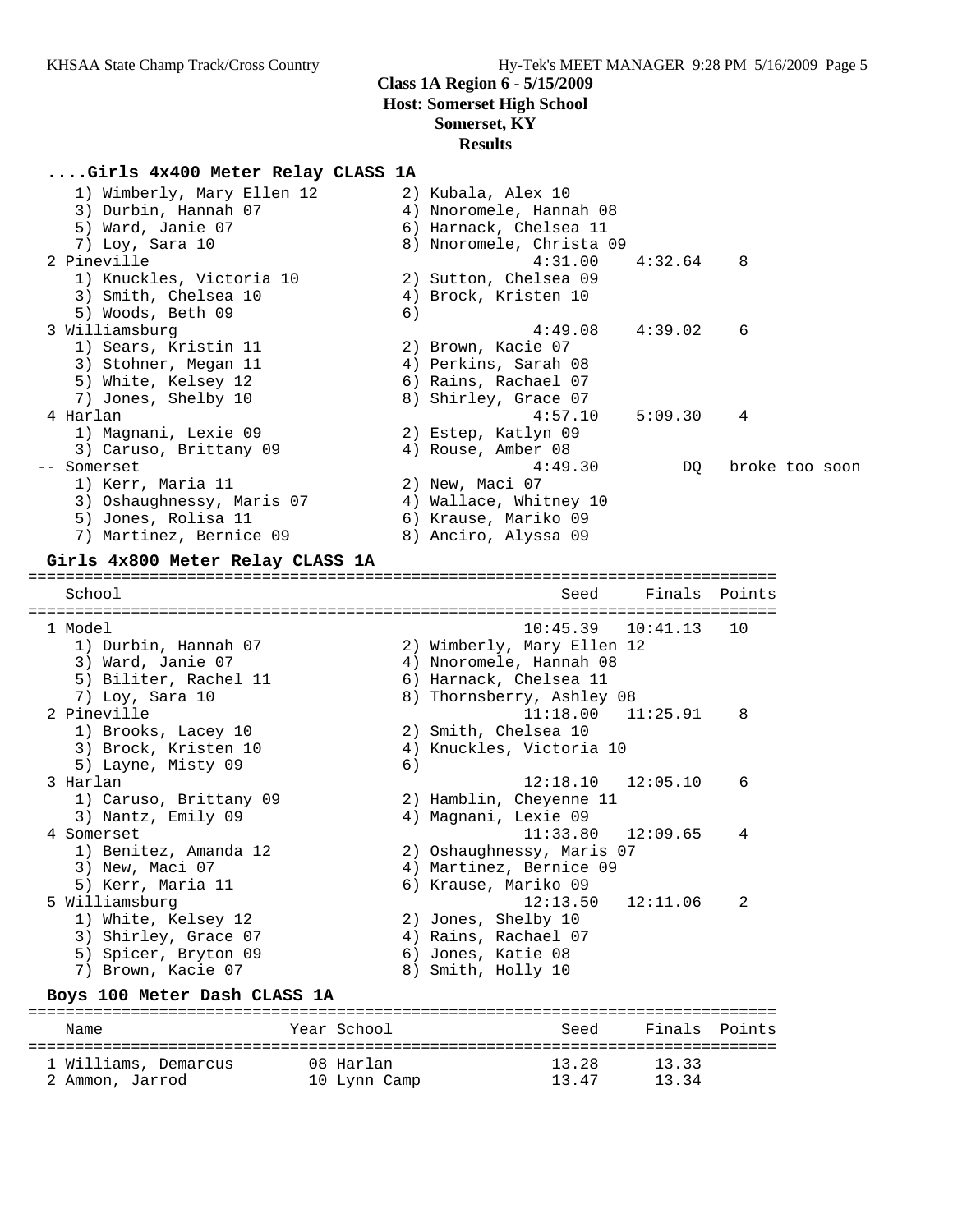# **Class 1A Region 6 - 5/15/2009**

**Host: Somerset High School**

# **Somerset, KY**

**Results**

| Boys 100 Meter Dash CLASS 1A |                 |         |         |                |
|------------------------------|-----------------|---------|---------|----------------|
| 3 Link, Andrew               | 11 Harlan       | 13.41   | 13.34   |                |
| 4 Montoya, Erick             | 10 Monticello   | 12.90   | 13.48   |                |
| 5 Mosley, Cody               | 10 Red Bird     | 15.10   | 15.30   |                |
| Section <sub>2</sub>         |                 |         |         |                |
| 1 Townsend, DJ               | 09 Somerset     | 11.60   | 11.81   | 10             |
| 2 Evans, AY                  | 11 Pineville    | 11.70   | 11.83   | 8              |
| 3 Foley, Jarrod              | 11 Williamsburg | 12.27   | 11.98   | 6              |
| 4 Partin, Shane              | 12 Pineville    | 12.00   | 12.11   | 4              |
| 5 Ronquillo, David           | 12 Monticello   | 12.10   | 12.11   | $\overline{2}$ |
| 6 Nelson, Hunter             | 11 Somerset     | 11.80   | 12.25   | $\mathbf{1}$   |
| 7 Arnwine, Josh              | 10 Model        | 12.61   | 12.28   |                |
| 8 Fleenor, Cory              | 11 Williamsburg | 12.74   | 12.54   |                |
| Boys 200 Meter Dash CLASS 1A |                 |         |         |                |
|                              |                 |         |         |                |
| Name                         | Year School     | Seed    |         | Finals Points  |
| Section<br>$\overline{1}$    |                 |         |         |                |
| 1 Spurlock, Tony             | 11 Harlan       | 25.71   | 26.11   |                |
| 2 Montoya, Erick             | 10 Monticello   | 27.80   | 27.76   |                |
| 3 Keith, Jessie              | 08 Lynn Camp    | 28.70   | 29.51   |                |
| Section <sub>2</sub>         |                 |         |         |                |
| 1 Townsend, DJ               | 09 Somerset     | 23.60   | 24.01   | 10             |
| 2 Foley, Jarrod              | 11 Williamsburg | 24.90   | 24.61   | 8              |
| 3 Ronquillo, David           | 12 Monticello   | 24.80   | 24.84   | 6              |
| 4 Arnwine, Josh              | 10 Model        | 25.62   | 24.89   | $\overline{4}$ |
| 5 Rye, Billy                 | 12 Pineville    | 24.15   | 25.16   | 2              |
| 6 Brown, Tyler               | 12 Williamsburg | 25.62   | 25.37   | $\mathbf{1}$   |
| 7 Jackson, Derrick           | 10 Somerset     | 25.20   | 25.66   |                |
| 8 Hampton, Eric              | 10 Harlan       | 25.47   | 25.68   |                |
|                              |                 |         |         |                |
| Boys 400 Meter Dash CLASS 1A |                 |         |         |                |
| Name                         | Year School     | Seed    |         | Finals Points  |
|                              |                 |         |         |                |
| Section 1                    |                 |         |         |                |
| 1 Morris, Nick               | 11 Harlan       | 1:06.39 | 1:06.09 |                |
| 2 Foister, Donny             | 07 Middlesboro  | 1:08.84 | 1:08.07 |                |
| 3 Alsip, Josh                | 09 Lynn Camp    |         | 1:11.83 |                |
| Section 2                    |                 |         |         |                |
| 1 Surber, Raymond            | 12 Williamsburg | 52.75   | 53.93   | 10             |
| 2 Townsend, DJ               | 09 Somerset     | 54.35   | 54.18   | 8              |
| 3 Brown, Tyler               | 12 Williamsburg | 54.54   | 54.50   | 6              |
| 4 Tuttle, Tyler              | 11 Pineville    | 56.80   | 55.91   | 4              |
| 5 Adams, Christian           | 09 Somerset     | 58.75   | 57.37   | 2              |
| 6 Madon, Shawn               | 11 Pineville    | 57.00   | 58.32   | $\mathbf{1}$   |
| 7 Spurlock, Tony             | 11 Harlan       | 57.51   | 59.96   |                |
| 8 Ammon, Jarrod              | 10 Lynn Camp    | 58.60   | 1:06.39 |                |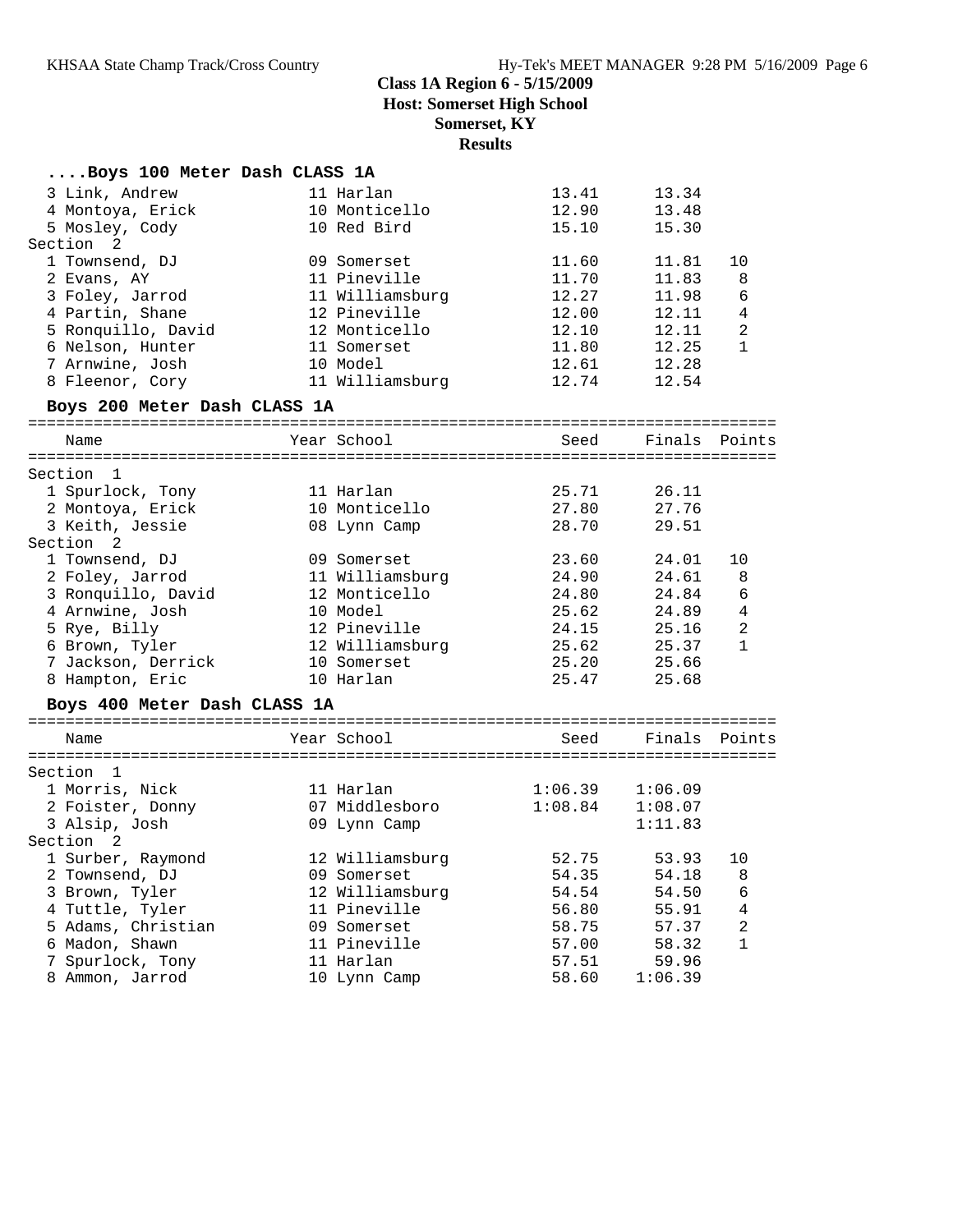### **Boys 800 Meter Run CLASS 1A**

| Name                            | Year School     | Seed     | Finals   | Points         |
|---------------------------------|-----------------|----------|----------|----------------|
| Section<br>-1                   |                 |          |          |                |
| 1 Joplin, Brent                 | 11 Somerset     | 2:08.58  | 2:08.98  | 10             |
|                                 | 12 Somerset     |          |          |                |
| 2 Coffey, Austin                |                 | 2:17.51  | 2:13.65  | 8              |
| 3 Hughes, Michael               | 09 Model        | 2:22.68  | 2:17.88  | 6              |
| 4 Buckwitz, Clemens             | 12 Williamsburg | 2:20.46  | 2:19.04  | 4              |
| 5 Howard, Jacob                 | 12 Williamsburg | 2:23.03  | 2:24.83  | $\mathbf{2}$   |
| 6 Mills, Damian                 | 09 Pineville    | 2:25.89  | 2:29.68  | $\mathbf{1}$   |
| 7 Foister, Donny                | 07 Middlesboro  | 2:42.20  | 2:44.81  |                |
| 8 Witt, Tim                     | 07 Harlan       | 2:49.47  | 2:49.00  |                |
| Boys 1600 Meter Run CLASS 1A    |                 |          |          |                |
| Name                            | Year School     | Seed     | Finals   | Points         |
|                                 |                 |          |          |                |
| 1 Joplin, Brent                 | 11 Somerset     | 4:52.40  | 4:57.84  | 10             |
| 2 Coffey, Austin                | 12 Somerset     | 4:58.60  | 4:58.16  | 8              |
| 3 Terry, Chad                   | 11 Williamsburg | 4:55.22  | 4:58.95  | 6              |
| 4 Frazier, Tyler                | 12 Harlan       | 5:26.95  | 5:28.82  | $\overline{4}$ |
| 5 Faulkner, Bradley             | 10 Williamsburg | 5:26.07  | 5:30.53  | $\overline{a}$ |
| 6 Warren, Josh                  | 10 Pineville    | 5:38.00  | 5:36.65  | $\mathbf{1}$   |
| 7 Smith, Brian                  | 09 Lynn Camp    | 5:36.00  | 5:42.04  |                |
| 8 Short, Jacob                  | 11 Harlan       | 6:23.80  | 6:00.24  |                |
| 9 Leach, Chris                  | 07 Middlesboro  | 6:22.30  | 6:29.14  |                |
| Boys 3200 Meter Run CLASS 1A    |                 |          |          |                |
| Name                            | Year School     | Seed     | Finals   | Points         |
|                                 |                 |          |          |                |
| 1 Adams, Austin                 | 09 Somerset     | 11:03.54 | 11:03.90 | 10             |
| 2 Terry, Chad                   | 11 Williamsburg | 10:45.59 | 11:12.00 | 8              |
| 3 Wesley, Jarrod                | 09 Somerset     | 11:49.22 | 11:51.26 | 6              |
| 4 Smith, Brian                  | 09 Lynn Camp    | 12:41.00 | 12:33.47 | $\overline{4}$ |
| 5 Faulkner, Bradley             | 10 Williamsburg | 12:46.03 | 12:50.58 | $\overline{c}$ |
| 6 Warren, Josh                  | 10 Pineville    |          | 13:24.33 | $\mathbf{1}$   |
| 7 Stone, John                   | 10 Harlan       | 15:35.44 | 13:56.92 |                |
| 8 Leach, Chris                  | 07 Middlesboro  | 14:38.30 | 14:37.86 |                |
| Boys 110 Meter Hurdles CLASS 1A |                 |          |          |                |
|                                 |                 |          |          |                |
| Name                            | Year School     | Seed     |          | Finals Points  |
| 1 Tuttle, Tyler                 | 11 Pineville    | 18.75    | 18.92    | 10             |
| 2 Megargel, Tyler               | 08 Somerset     |          | 19.90    | 8              |
| 3 Williams, Demarcus            | 08 Harlan       | 20.44    | 20.80    | 6              |
| 4 Sutton, Cody                  | 11 Somerset     |          | 20.95    | 4              |
| 5 Mills, Derek                  | 07 Williamsburg |          | 23.24    | 2              |
| 6 Hopkins, Gage                 | 08 Harlan       | 23.19    | 24.41    | 1              |
|                                 |                 |          |          |                |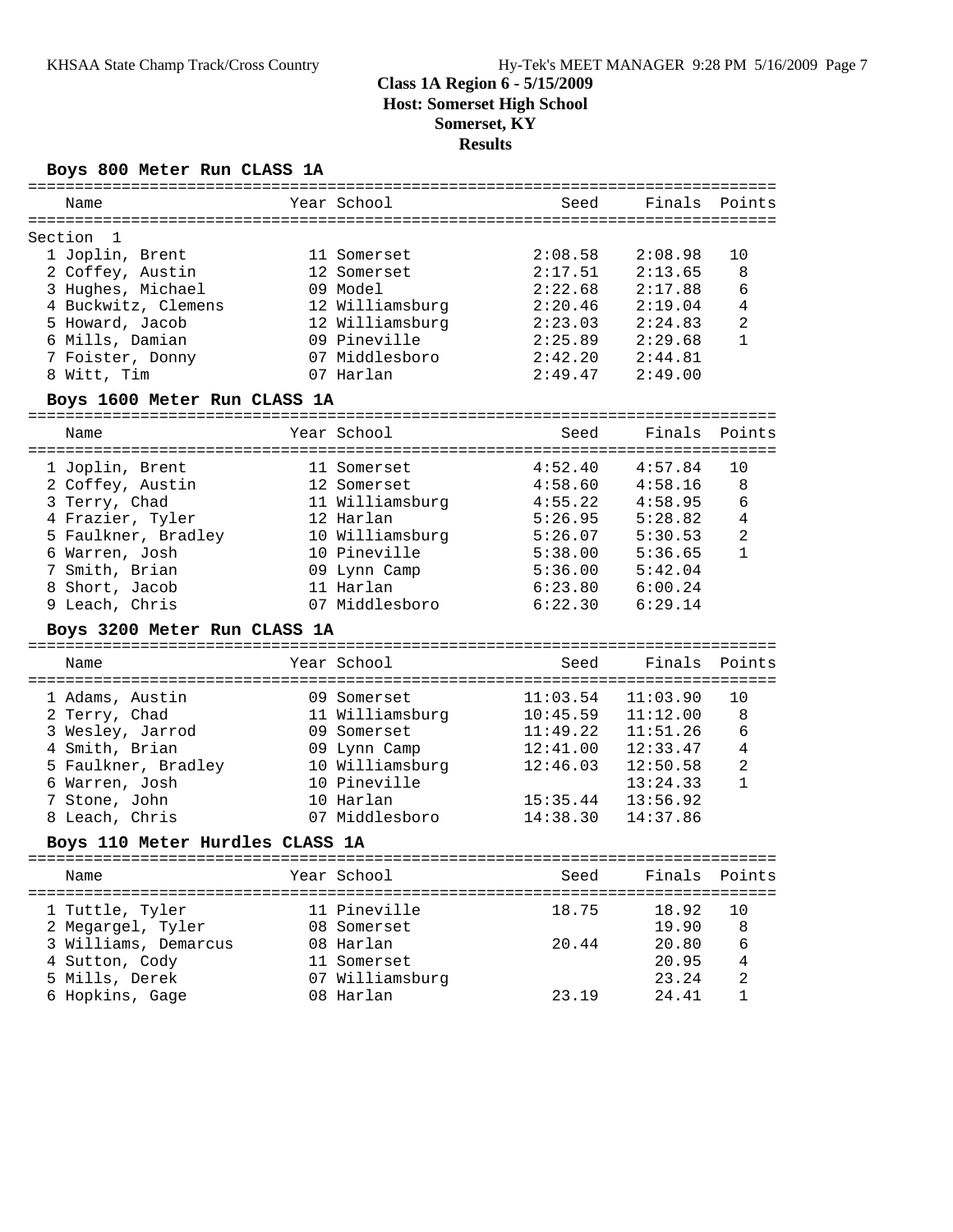### **Boys 300 Meter Hurdles CLASS 1A**

| Name                              | Year School     | Seed                      | Finals  | Points       |
|-----------------------------------|-----------------|---------------------------|---------|--------------|
|                                   |                 |                           |         |              |
| Section<br>- 2<br>1 Woolum, Tyler | 12 Pineville    | 45.25                     | 46.81   | 10           |
| 2 Megargel, Tyler                 | 08 Somerset     | 46.70                     | 47.81   | 8            |
| 3 Hoffman, Kevin                  | 09 Williamsburg | 49.82                     | 48.08   | 6            |
| 4 Sutton, Cody                    | 11 Somerset     | 49.82                     | 52.87   | 4            |
| 5 Bird, Jeffrey                   | 09 Williamsburg | 55.14                     | 54.50   | 2            |
| 6 Hopkins, Gage                   | 08 Harlan       |                           | 55.22   | $\mathbf{1}$ |
| Boys 4x100 Meter Relay CLASS 1A   |                 |                           |         |              |
|                                   |                 |                           |         |              |
| School                            |                 | Seed                      | Finals  | Points       |
| Section 1                         |                 |                           |         |              |
| 1 Pineville                       |                 | 46.89                     | 47.45   | 10           |
| 1) Evans, AY 11                   |                 | 2) Rye, Billy 12          |         |              |
| 3) Woolum, Tyler 12               |                 | 4) Partin, Shane 12       |         |              |
| 5) Tuttle, Tyler 11               |                 | 6) Brittain, Barrett 12   |         |              |
| 2 Williamsburg                    |                 | 48.34                     | 47.84   | 8            |
| 1) Fleenor, Cory 11               |                 | 2) Foley, Jarrod 11       |         |              |
| 3) Bird, Jeffrey 09               |                 | 4) Lawson, Ed 12          |         |              |
| 5) Hoffman, Kevin 09              |                 | 6) Lowrie, Christopher 10 |         |              |
| 7) Brown, Tyler 12                |                 | 8) Rollins, Tyler 12      |         |              |
| 3 Somerset                        |                 | 48.90                     | 47.90   | 6            |
| 1) Jackson, Derrick 10            |                 | 2) Nelson, Hunter 11      |         |              |
| 3) Adams, Christian 09            |                 | 4) Miller, Joffrey 12     |         |              |
| 5) Townsend, DJ 09                |                 | 6) Mills, Andre 09        |         |              |
| 7) Coleman, Jordan 12             |                 | 8) Weller, Carl 12        |         |              |
| 4 Monticello                      |                 | 50.10                     | 50.06   | 4            |
| 1) Montoya, Erick 10              |                 | 2) Perez, Reyes 10        |         |              |
| 3) Peyton, Derek 11               |                 | 4) Ronquillo, David 12    |         |              |
| 5 Harlan                          |                 | 53.24                     | 51.43   | 2            |
| 1) Bianchi, Vince 09              |                 | 2) Link, Andrew 11        |         |              |
| 3) Hampton, Eric 10               |                 | 4) Williams, Demarcus 08  |         |              |
| 5) Morris, Nick 11                | 6)              |                           |         |              |
| 6 Lynn Camp                       |                 | 53.50                     | 54.96   | 1            |
| 1) Ammon, Jarrod 10               |                 | 2) Smith, Josh 11         |         |              |
| 3) Keith, Jessie 08               |                 | 4) Alsip, Jared 07        |         |              |
| Boys 4x200 Meter Relay CLASS 1A   |                 |                           |         |              |
| School                            |                 | Seed                      | Finals  | Points       |
| 1 Williamsburg                    |                 | 1:38.86                   | 1:37.07 | 10           |
| 1) Lowrie, Christopher 10         |                 | 2) Foley, Jarrod 11       |         |              |
| 3) Brown, Tyler 12                |                 | 4) Surber, Raymond 12     |         |              |
| 5) Hoffman, Kevin 09              |                 | 6) Fleenor, Cory 11       |         |              |
| 7) Buckwitz, Clemens 12           |                 | 8) Bird, Jeffrey 09       |         |              |
| 2 Pineville                       |                 | 1:38.00                   | 1:37.79 | 8            |
| 1) Brittain, Barrett 12           |                 | 2) Rye, Billy 12          |         |              |
| 3) Evans, AY 11                   |                 | 4) Partin, Shane 12       |         |              |
| 5) Woolum, Tyler 12               |                 | 6) Talley, Michael 12     |         |              |
| 3 Somerset                        |                 | 1:40.60                   | 1:39.25 | 6            |
|                                   |                 |                           |         |              |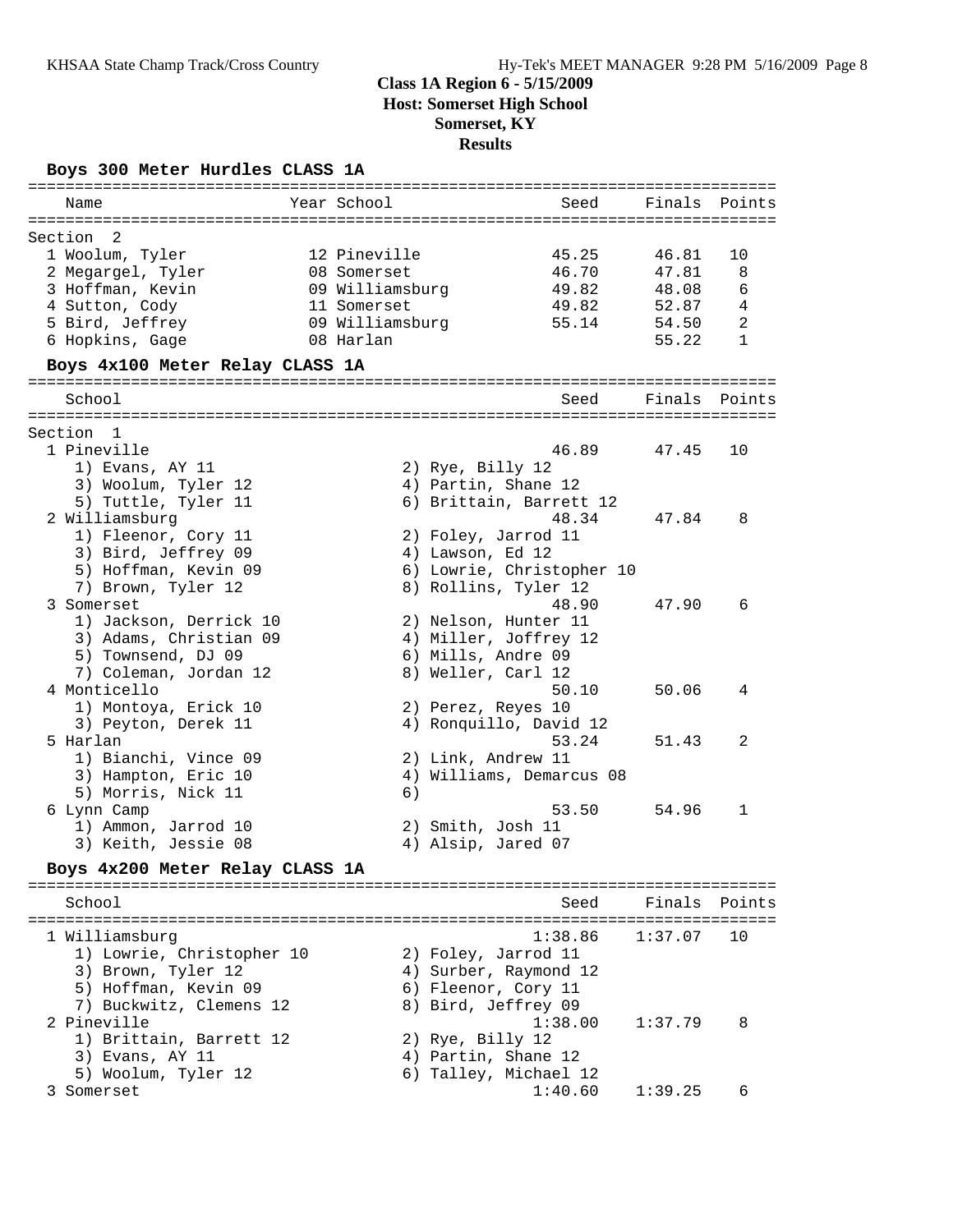#### **....Boys 4x200 Meter Relay CLASS 1A**

| 1) Jackson, Derrick 10 |    | 2) Nelson, Hunter 11     |         |         |
|------------------------|----|--------------------------|---------|---------|
| 3) Adams, Christian 09 |    | 4) Mills, Andre 09       |         |         |
| 5) Townsend, DJ 09     |    | 6) Coleman, Jordan 12    |         |         |
| 7) Miller, Joffrey 12  |    | 8) Weller, Carl 12       |         |         |
| 4 Monticello           |    | 1:44.10                  | 1:44.18 | 4       |
| 1) Montoya, Erick 10   |    | 2) Perez, Reyes 10       |         |         |
| 3) Peyton, Derek 11    |    | 4) Ronquillo, David 12   |         |         |
| 5 Harlan               |    |                          | 1:48.45 | 2       |
| 1) Spurlock, Tony 11   |    | 2) Morris, Nick 11       |         |         |
| 3) Hampton, Eric 10    |    | 4) Williams, Demarcus 08 |         |         |
| 5) Gibson, Michael 10  | 6) |                          |         |         |
| -- Lynn Camp           |    | 1:51.30                  | DO      | uniform |
| 1) Smith, Josh 11      |    | 2) Alsip, Jared 07       |         |         |
| 3) Ammon, Jarrod 10    |    | 4) Keith, Jessie 08      |         |         |
| 5) Sammons, Allen 11   |    | 6) Keith, Tanner 10      |         |         |
| 7) Smith, Brian 09     | 8) |                          |         |         |
|                        |    |                          |         |         |

#### **Boys 4x400 Meter Relay CLASS 1A**

================================================================================ School Seed Finals Points ================================================================================ 1 Somerset 4:06.70 3:45.26 10 1) Jackson, Derrick 10 2) Nelson, Hunter 11 3) Adams, Christian 09 4) Joplin, Brent 11 5) Townsend, DJ 09 6) Mills, Andre 09 7) Miller, Joffrey 12 and 8) Sutton, Cody 11 2 Williamsburg 3:53.84 3:48.49 8 1) Brown, Tyler 12 2) Buckwitz, Clemens 12 3) Howard, Jacob 12 4) Surber, Raymond 12 5) Faulkner, Bradley 10 6) Hoffman, Kevin 09 7) Terry, Chad 11 8) Mills, Derek 07 3 Pineville 3:49.57 6 1) Woolum, Tyler 12 2) Tuttle, Tyler 11 3) Madon, Shawn 11 4) Partin, Shane 12 5) Rye, Billy 12 6) Brittain, Barrett 12 7) Warren, Josh 10 8) 4 Lynn Camp 4:17.50 4:48.46 4 1) Keith, Jessie 08 2) Keith, Tanner 10 3) Alsip, Jared 07 4) Bowling, Mitchell 07 **Boys 4x800 Meter Relay CLASS 1A** ================================================================================ School Seed Finals Points ================================================================================ 1 Somerset 8:55.00 9:04.47 10 1) Adams, Austin 09 2) Joplin, Brent 11 3) Coffey, Austin 12 4) Wesley, Jarrod 09

5) Burlew, Jon Claude 10 (6) Hunt, Skyler 09 7) Crowhurst, Michael 09 8) Baker, Johnathan 08 2 Pineville 9:55.26 9:13.12 8 1) Warren, Josh 10 2) Mills, Damian 09 3) Phipps, Bill 12 4) Partin, Michael 11 5) Roan, James 08 6) Williams, Joseph 12 3 Harlan 11:24.61 10:55.39 6